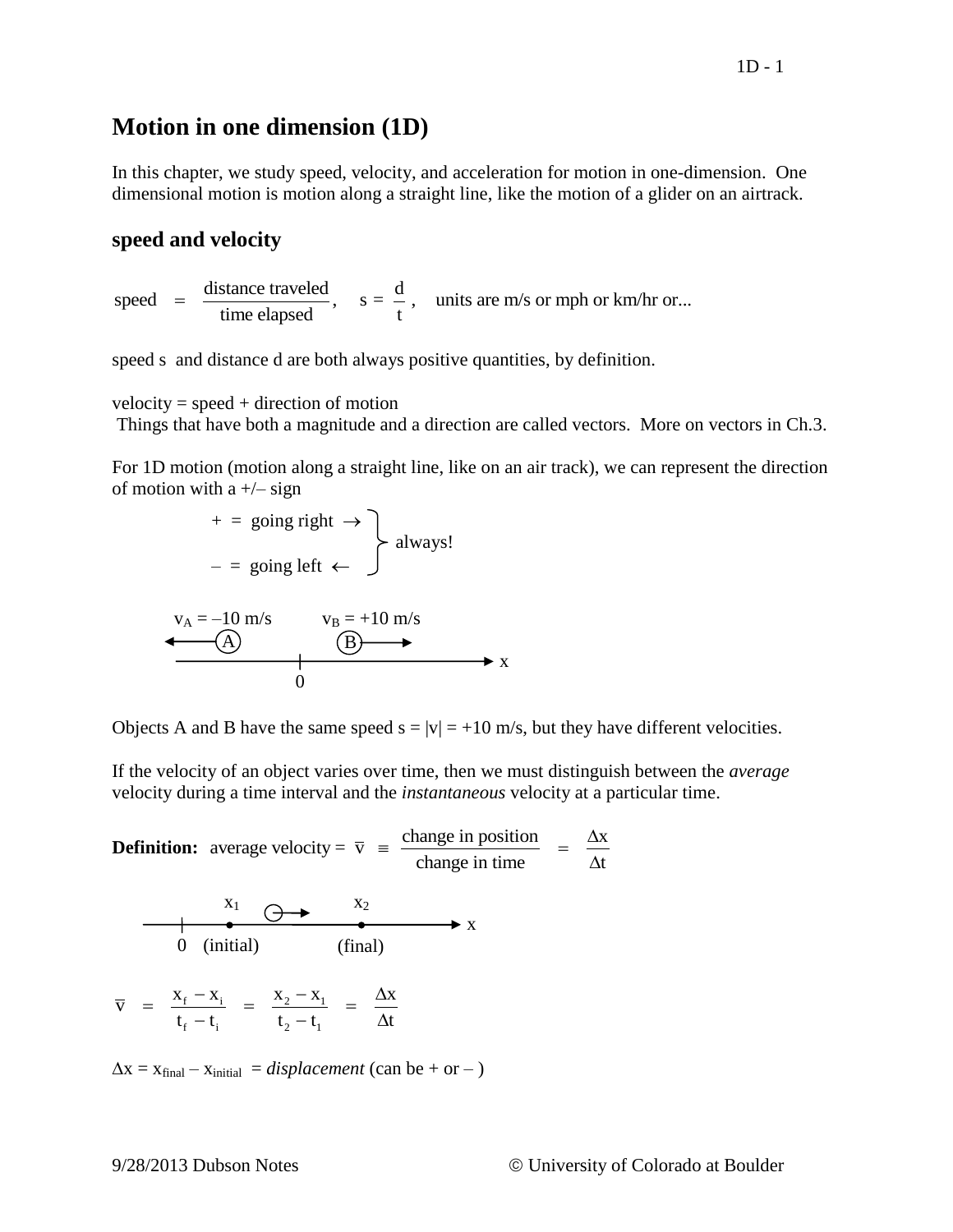Notice that  $\Delta$  (delta) always means "final minus initial".

$$
\overline{v} = \frac{\Delta x}{\Delta t}
$$
 is the *slope* of a graph of x vs. t



**Review:** Slope of a line

Suppose we travel along the x-axis, in the positive direction, at constant velocity v:



x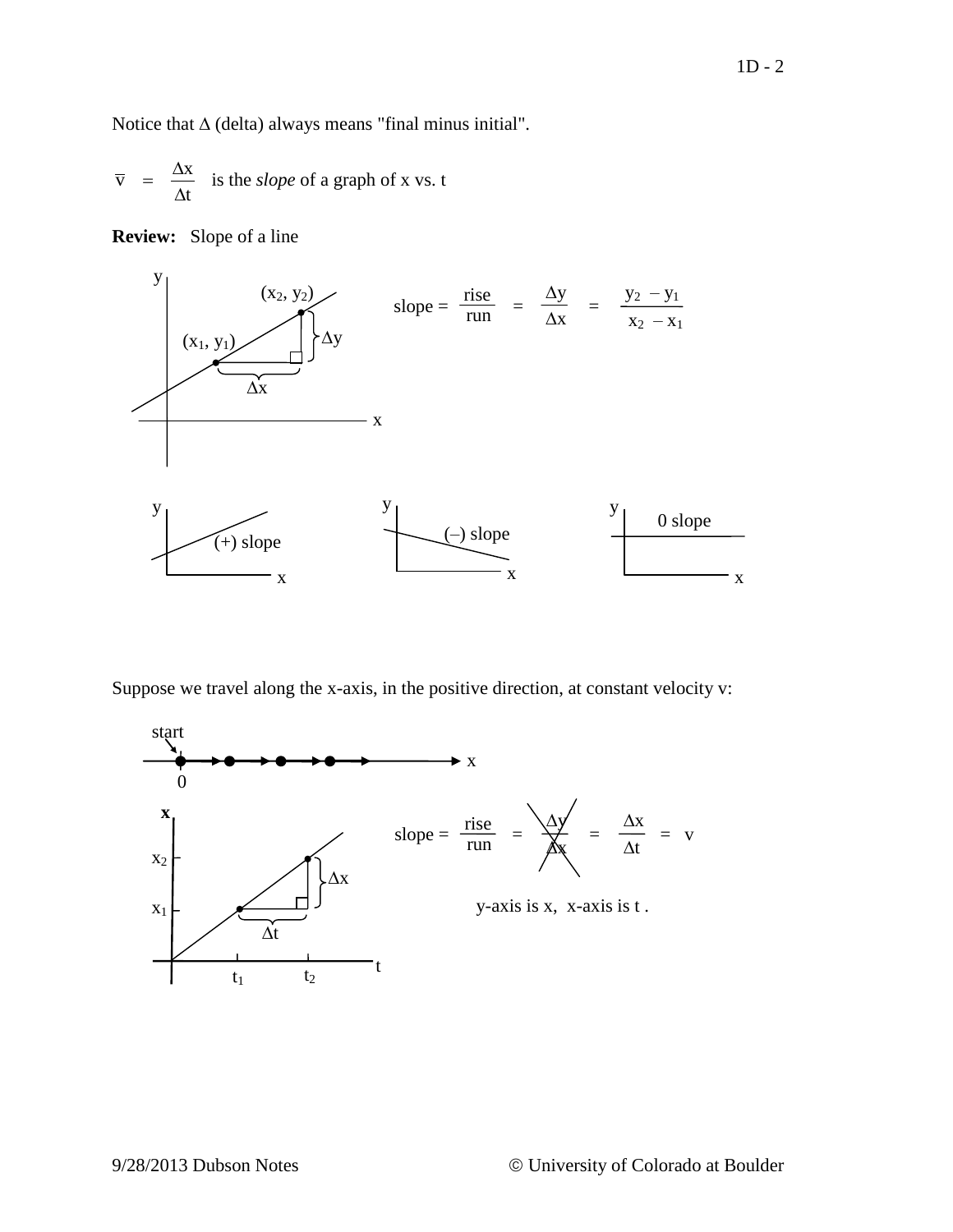Now, let us travel in the negative direction, to the left, at constant velocity.



Note that  $v = constant \implies slope of x vs. t = constant \implies graph of x vs. t is a straight line$ 

But what if  $v \neq constant$ ? If an object starts out going fast, but then slows down and stops...



The slope *at a point* on the x vs. t curve is the **instantaneous velocity** at that point.



**Definition:** instantaneous velocity = velocity averaged over a very, very short (infinitesimal) time interval

 $v = \lim_{\Delta t \to 0} \frac{\Delta x}{\Delta t} = \frac{dx}{dt}$  $\lim_{\Delta t \to 0} \frac{ }{\Delta t} = \frac{ }{dt}$  $\equiv \lim_{\Delta t \to 0} \frac{\Delta x}{\Delta t} = \frac{d}{d}$ = slope of *tangent line.* In Calculus class, we would say that the

velocity is the *derivative* of the position with respect to time. The derivative of a function x(t) is defined as the slope of the tangent line:  $\frac{dx}{dt} = \lim_{\Delta t \to 0} \frac{\Delta x}{\Delta t}$  $dt = \lim_{\Delta t \to 0} \Delta t$  $\equiv$  lim  $\frac{\Delta}{\Delta}$  $\Delta$ .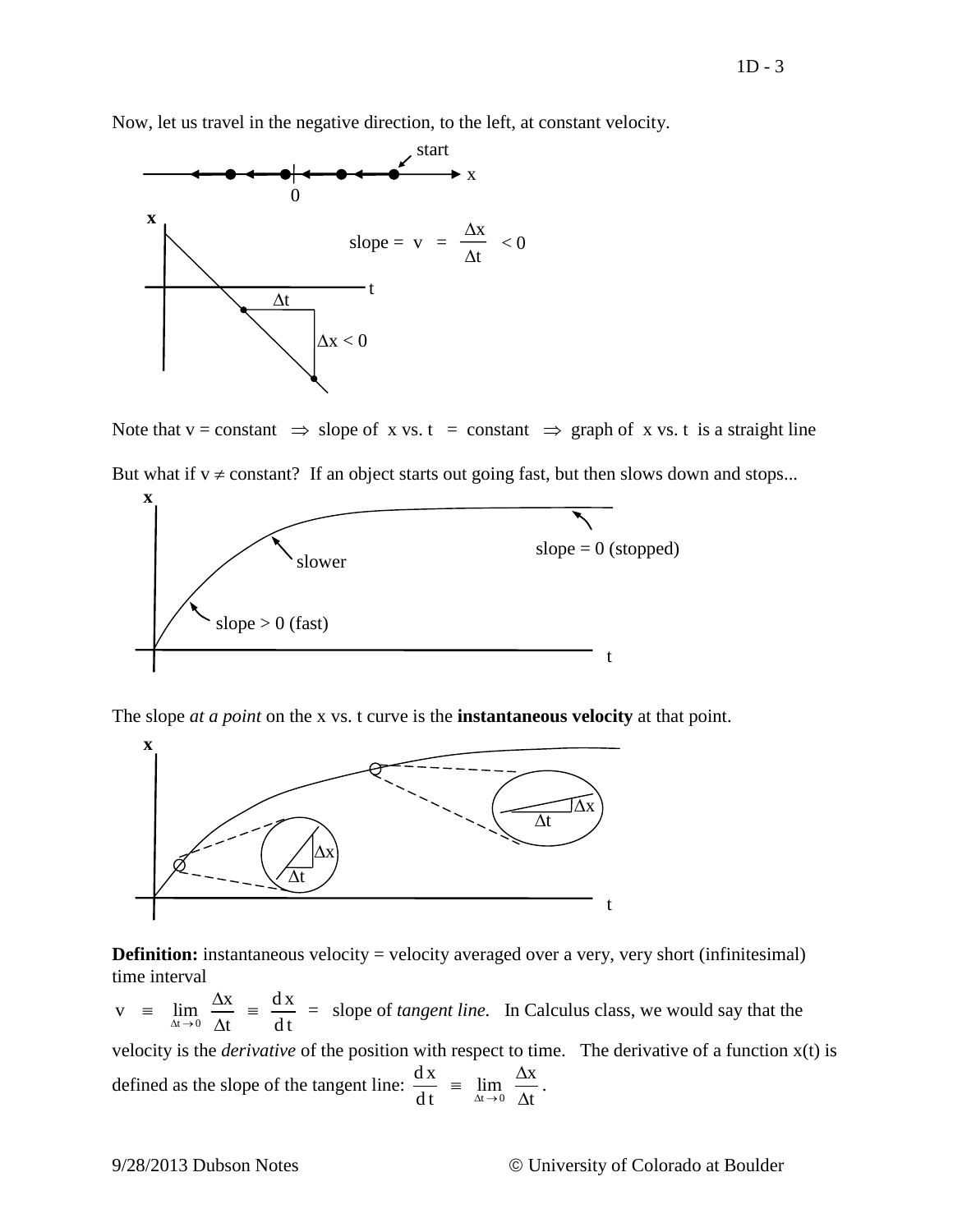

# **Acceleration**

If the velocity is *changing*, then there is non-zero acceleration.

**Definition:** acceleration = time rate of change of velocity = derivative of velocity with respect to time

In 1D: **instantaneous acceleration** 
$$
a = \lim_{\Delta t \to 0} \frac{\Delta v}{\Delta t} = \frac{dv}{dt}
$$

**average acceleration** over a non-infinitesimal time interval  $\Delta t$  :  $\bar{a} = \frac{\Delta v}{\Delta t}$ t  $=\frac{\Delta}{\Delta}$  $\Delta$ 

units of  $a = [a] = \frac{m/s}{a^2} = \frac{m}{a^2}$  $\frac{1}{s}$  =  $\frac{1}{s}$  $=\frac{m/s}{s}$  =  $\cdot$ 

Sometimes I will be a bit sloppy and just write  $a = \frac{\Delta v}{\Delta}$ t  $=\frac{\Delta}{\Delta}$  $\Delta$ , where it understood that  $\Delta t$  is either a infinitesimal time interval in the case of instantaneous  $a \, \text{or} \, \Delta t$  is a large time interval in the case of average *a*.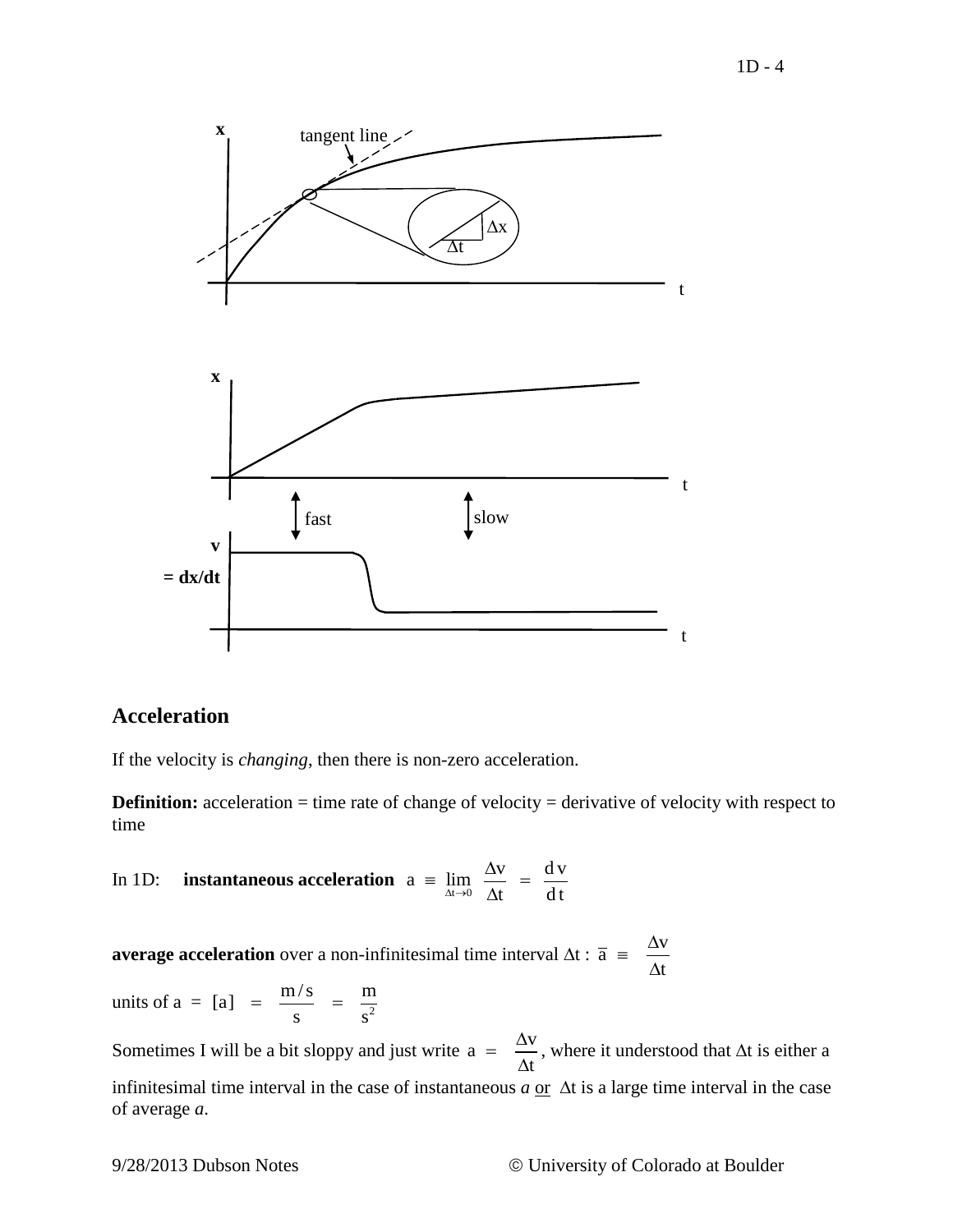$$
a = \frac{dv}{dt} \left[ \frac{\Delta v}{\Delta t} \right] = \frac{v_f - v_i}{t_f - t_i} = \frac{v_2 - v_1}{t_2 - t_1}
$$
\n•  $v = \text{constant} \implies \Delta v = 0 \implies a = 0$   
\n•  $v \text{ increasing (becoming more positive)} \implies a > 0$   
\n•  $v \text{ decreasing (becoming more negative)} \implies a < 0$   
\nIn 1D, acceleration *a* is the slope of the graph of *v* vs. *t* (just like *v* = slope of *x* vs. *t*)  
\n**Examples of constant acceleration in 1D** on next page...  
\n9/28/2013 Dubson Notes  
\n© University of Colorado at Boulder

- $v = constant \implies \Delta v = 0 \implies a = 0$
- v increasing (becoming more positive)  $\Rightarrow$  a > 0
- v decreasing (becoming more negative)  $\Rightarrow$  a < 0

In 1D, acceleration *a* is the slope of the graph of *v* vs. t (just like  $v = slope of x vs. t$ )

**Examples of constant acceleration in 1D** on next page...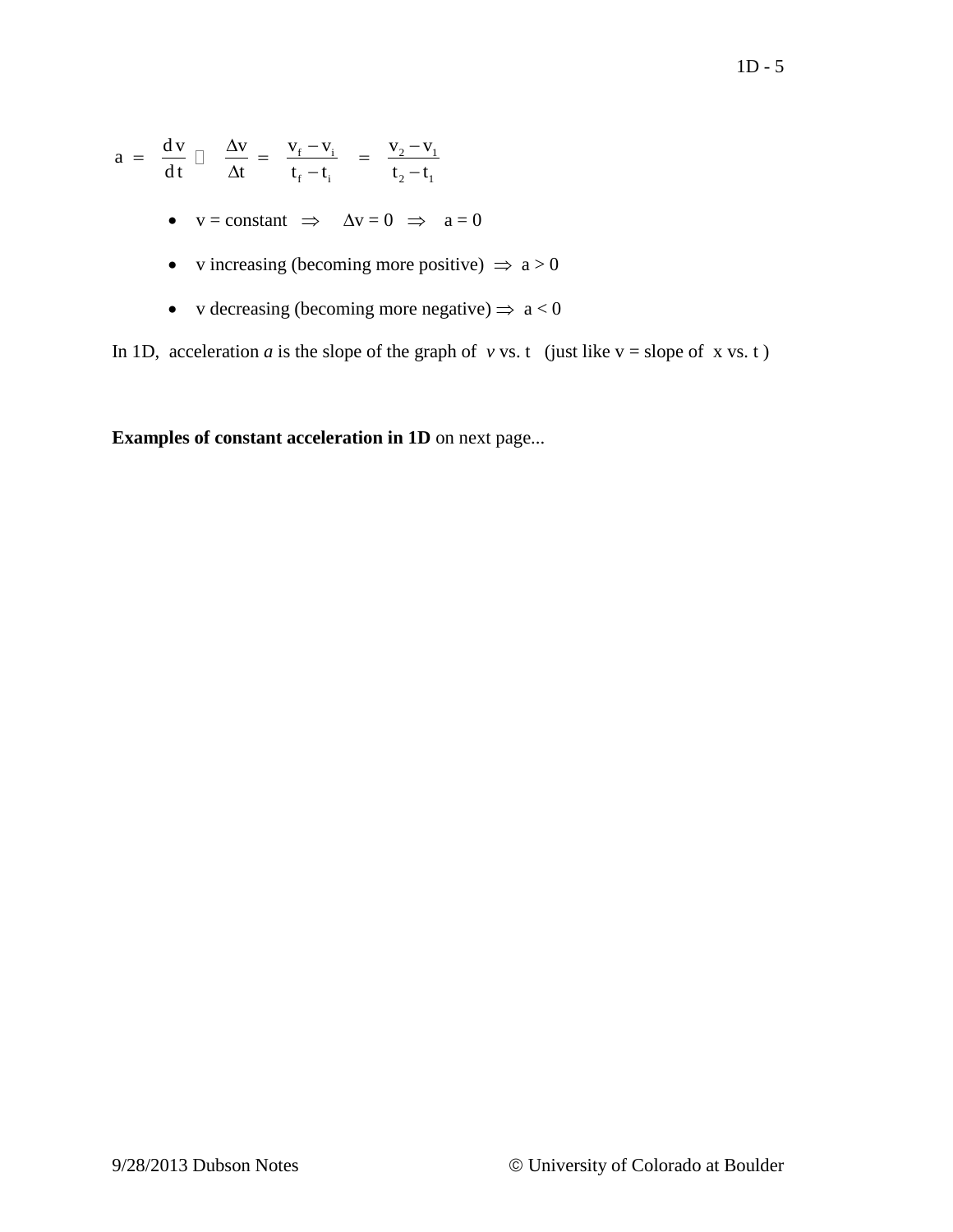## **Examples of constant acceleration in 1D**



An object starts at rest, then moves to the right (+ direction) with constant acceleration, going faster and faster.



with constant acceleration, going faster and faster.







 $a < 0$ ,  $a = constant$ !! ( since v vs. t has constant, negative slope )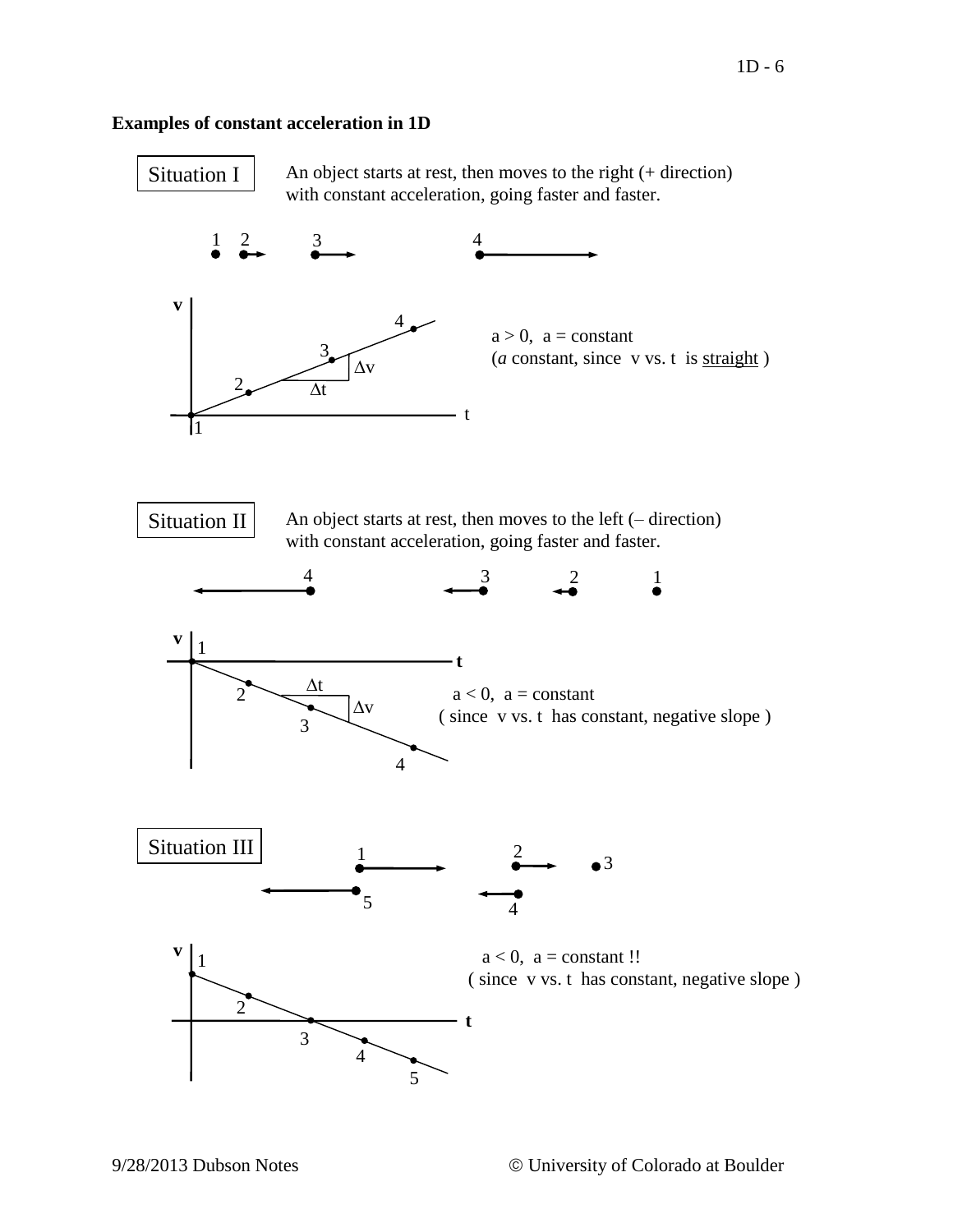# **The direction of the acceleration**

For 1D motion, the acceleration, like the velocity, has a sign  $( + or - )$ . Just as with velocity, we say that positive acceleration is acceleration to the right, and negative acceleration is acceleration to the left. But what is it, exactly, that is pointing right or left when we talk about the direction of the acceleration?

Acceleration and velocity are both examples of **vector** quantities. They are mathematical objects that have both a magnitude (size) and a **direction**. We often represent vector quantities by putting a little arrow over the symbol, like  $\vec{v}$  or  $\vec{a}$ .

direction of  $\vec{a} \neq$  direction of  $\vec{v}$ 

direction of  $\vec{a}$  = the direction toward which the velocity is <u>tending</u>  $\neq$  direction of  $\vec{v}$ 

Reconsider Situation I (previous page)

 $\frac{1}{2}$  1 is an earlier time, 2 is a later time  $\overrightarrow{v_1}$  = velocity at time  $1 = \overrightarrow{v_{init}}$  $\overrightarrow{v_2}$  = velocity at time  $2 = \overrightarrow{v_{final}}$  $\overrightarrow{\Delta v}$  = "change vector" = how  $\overrightarrow{v_1}$  must be "stretched" to change it into  $\overrightarrow{v_2}$  $\sim$   $\rightarrow$ 

$$
\frac{\overline{v_1} + \Delta v}{\overline{v_2}}
$$
 direction of  $\overrightarrow{a}$  = direction of  $\overrightarrow{\Delta v}$ 

Situation II:  $\overline{v_2}$  $\overline{\Delta v}$   $\overline{v}_1$ In both situations II and III,  $\Delta v$  is to the left, so acceleration  $\boldsymbol{a}$  is to the left Situation III:  $\overline{v_2}$   $\overline{\Delta v}$  $\overline{v_1}$ 

(This has been a preview of Chapter 3,  $\vec{a} = \frac{d\vec{v}}{dt}$ dt  $= \frac{uv}{v}$ )

Our mantra:

" Acceleration is not velocity, velocity is not acceleration."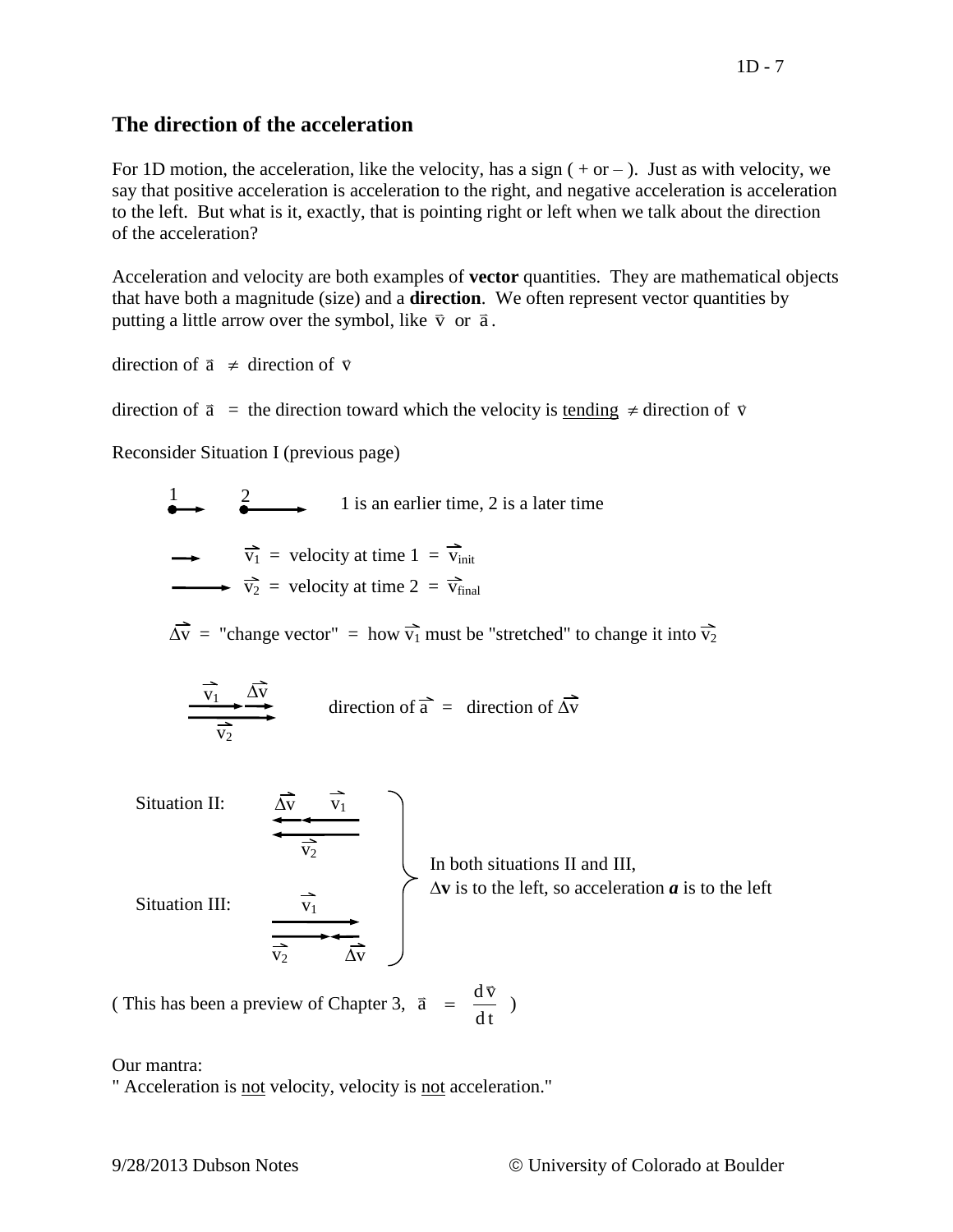### **Constant acceleration formulas (1D)**

In the special case of constant acceleration ( $a = constant$ ), there are a set of formulas that relate position x, velocity v, and time t to acceleration *a*.

### **formula relates**

(a)  $v = v_0 + a t$  $(v, t)$ 

(b) 
$$
x = x_o + v_o t + (1/2) a t^2
$$
 (x, t)

(c) 
$$
v^2 = v_o^2 + 2a(x-x_o)
$$
 (v, x)

(d)  $\overline{v} = \frac{v_0 + v}{\overline{v_0}}$ 2

 $x_0$ ,  $v_0$  = initial position, initial velocity x, v = position, velocity at time t

Reminder: all of these formulas are only valid if  $a = constant$ , so these are special case formulas. They are not laws. (Laws are *always* true.)

**Proof** of formula (a)  $v = v_0 + at$ . Start with definition  $a = \frac{dv}{dt}$ dt .

In the case of constant acceleration,  $a = \overline{a} = \frac{\Delta v}{\Delta} = \frac{v_2 - v_1}{\Delta}$  $_{2} - t_{1}$  $a = \overline{a} = \frac{\Delta v}{\Delta t} = \frac{v_2 - v_1}{t}$  $\frac{v}{t} = \frac{v_2 - v}{t_2 - t}$ 

Since a = constant, there is no difference between average acceleration  $\bar{a}$  and instantaneous

acceleration at any time.  
\n
$$
v_1 = v_o, \quad v_2 = v
$$
\n
$$
t_1 = 0, \quad t_2 = t
$$
\n
$$
\begin{cases}\n a = \frac{v - v_0}{t} \Rightarrow v = v_o + at \\
 \end{cases}
$$

(See the appendix or your text for proofs of the remaining formulas.)

**Example: Braking car.** A car is moving to the right with initial velocity  $v_0 = +21$  m/s. The brakes are applied and the car slows to a stop in  $t = 3$  s with constant acceleration. What is the acceleration of the car during braking?

acceleration of the car during braking?  
\n
$$
a = 2 \qquad a = \overline{a} = \frac{\Delta v}{\Delta t} = \frac{v - v_0}{t} = \frac{0 - 21 \text{ m/s}}{3 \text{s}} = -7 \text{ m/s}^2
$$

(Do you understand why we have set  $v = 0$  in this problem?)

Negative acceleration means that the acceleration is to the left.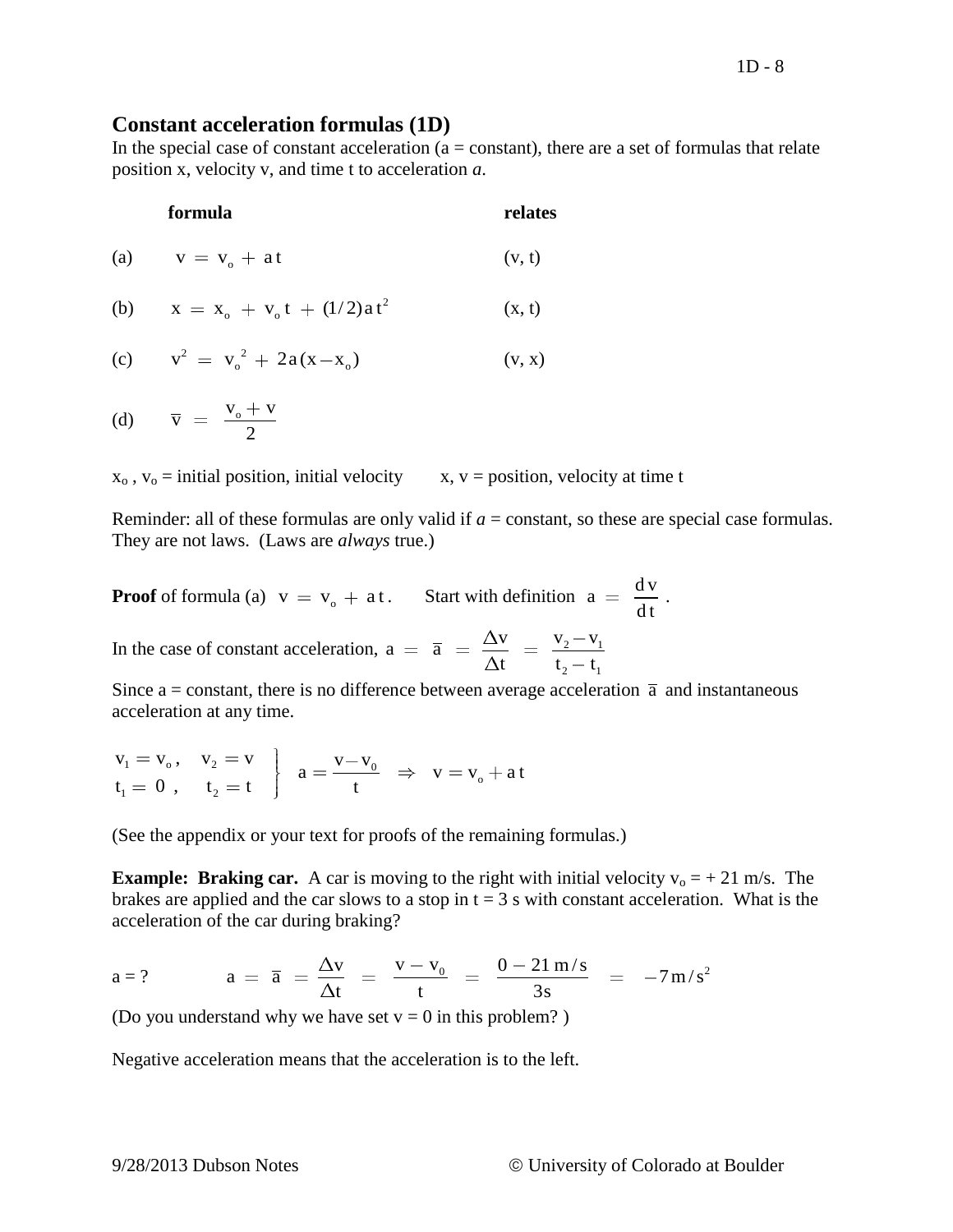Let's stare at the formula  $x = x_0 + y_0 t + (1/2) a t^2$  $x = x_0 + v_0 t + (1/2)a t^2$  until it start to make sense. You should always stare at new formulas, turning them over in your mind, until they start to make a little sense.  $\frac{0}{\sqrt{1-\frac{1}{2}}}$   $\frac{0}{\sqrt{1-\frac{1}{2}}}$   $\frac{0}{\sqrt{1-\frac{1}{2}}}$ s stare at the formula  $x = x_0 + v_0 t + (1/2) a t^2$  until it start to make s<br>ays stare at new formulas, turning them over in your mind, until they start t<br>se.<br> $x - x_0$  =  $v_0 t$  +  $(1/2) a t$ 

$$
X - X_0
$$

 $x - x_0$   $=$   $v_0 t$   $\frac{1}{2}$   $\frac{1}{2}$  how far you travel  $v =$  constant, a = 0 you travel compared to how far you would have gotten if  $\vec{a} = 0$ 

2

# **Gravitational acceleration**

**Experimental fact:** In free-fall, near the surface of the earth, all objects have a constant downward acceleration with magnitude  $g = +9.8 \text{ m/s}^2$ . (g > 0 by definition)

The term *free-fall* means that the only force acting on the object is gravity — no other forces are acting, no air resistance, just gravity. A falling object is in free-fall only if air resistance is small enough to ignore. (Later, when we study gravity, we will find out *why*  $g = constant = 9.8$  $m/s<sup>2</sup>$  for all objects, regardless of mass. For now, we simply accept this as an experimental fact.)

Things to notice:

- The acceleration during free-fall is always straight down, even though the velocity might be upward. Repeat after me: "Acceleration is not velocity, velocity is not acceleration."
- All objects, regardless of mass, have the same-size acceleration during free-fall. Heavy objects and light objects all fall with the same acceleration (so long as air resistance is negligible).

**Example: Object dropped from rest.** What is the position, velocity, and acceleration at 1 s intervals as the object falls?

Choose downward as the  $(+)$  direction, so that  $a = +g$ . If we instead chose upward as the positive direction, then the acceleration would be in the negative direction,  $a = -g$ . Remember, the symbol g is defined as the magnitude of the acceleration of gravity.  $g > 0$  always, by definition.

Often, we call the vertical axis the y-axis, but lets call it the x-axis here:

 $x_0 = 0$ ,  $v_0 = 0 \implies x = (1/2) a t^2$ ,  $v = a t$  (from constant acceleration formulas)  $g \approx 10 \text{ m/s}^2 \implies x = 5 t^2, v = 10 t$ 

x

0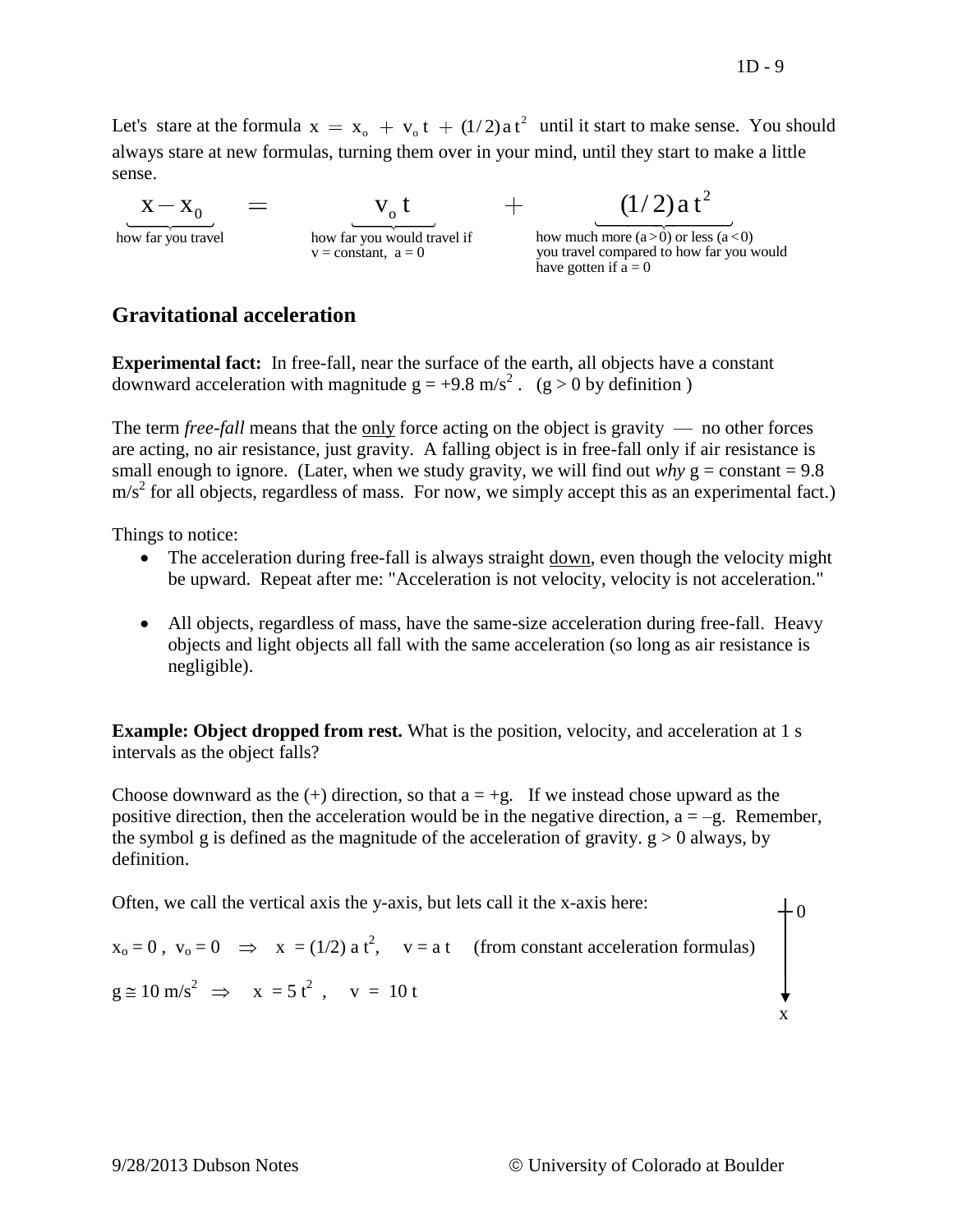| $\mathbf{t}(s)$ | $\mathbf{x}(m)$ | $\mathbf{v}$ (m/s) | $\mathbf{a}$ (m/s <sup>2</sup> ) |
|-----------------|-----------------|--------------------|----------------------------------|
|                 |                 |                    | 10                               |
|                 |                 | 10                 | 10                               |
|                 | 20              | 20                 | 10                               |
|                 | 45              |                    |                                  |

Notice that you can compute the acceleration a by taking any pair of  $(t, v)$  values and computing  $_{\rm f}$   $\rm{V}_i$  $_{\rm f}$  –  $\rm t_i$  $a = \frac{\Delta v}{\Delta t} = \frac{v_f - v_i}{t_f - t_i}$ . You always get a = 10 m/s<sup>2</sup>.

**Example: Projectile Motion:** A projectile is fired straight up from the ground with an initial speed of  $|v_0| = 10$  m/s.

Describe the velocity vs. time. (Assume negligible air resistance.)

Choose upward as the  $(+)$  direction and set the ground at  $y = 0$ .





 $\triangleleft$  What is time to reach maximum height,  $y_{max}$ ?

At the maximum height,  $v = 0 \implies 0 = v_0 - g t$ ,  $t = \frac{v_0}{a}$  $v = \frac{v_0}{g} = \frac{10 \text{ m/s}}{10 \text{ m/s}^2} = 1.0 \text{s}$  $\frac{v_0}{g}$  =  $\frac{10 \text{ m/s}}{10 \text{ m/s}}$ 

 $\bullet$  What is  $y_{\text{max}}$  ? What is  $y_{\text{max}}$ ?<br>Method I:  $y(t) = y_0 + v_0 t + \frac{1}{2} a t^2 = v_0 t - \frac{1}{2} g t^2$ max ?<br>
y(t) =  $y_0 + v_0 t + \frac{1}{2} a t^2 = v_0 t - \frac{1}{2} g t$ =  $y_0 + v_0 t + \frac{1}{2} a t^2 = v_0 t - \frac{1}{2} g t^2$ Method 1:  $y(t) = y_0 + v_0 t + \frac{1}{2} a t = v_0 t - \frac{1}{2}gt$ <br>
At t = 1 s,  $y = y_{max} = v_0 t - \frac{1}{2}gt^2 = 10(1) - (0.5)(10)(1)^2$  $y(t) = y_0 + v_0 t + \frac{1}{2} a t^2 = v_0 t - \frac{1}{2} g t^2$ <br>  $y = y_{max} = v_0 t - \frac{1}{2} g t^2 = 10(1) - (0.5)(10)(1)^2 = 10 - 5 = 5m$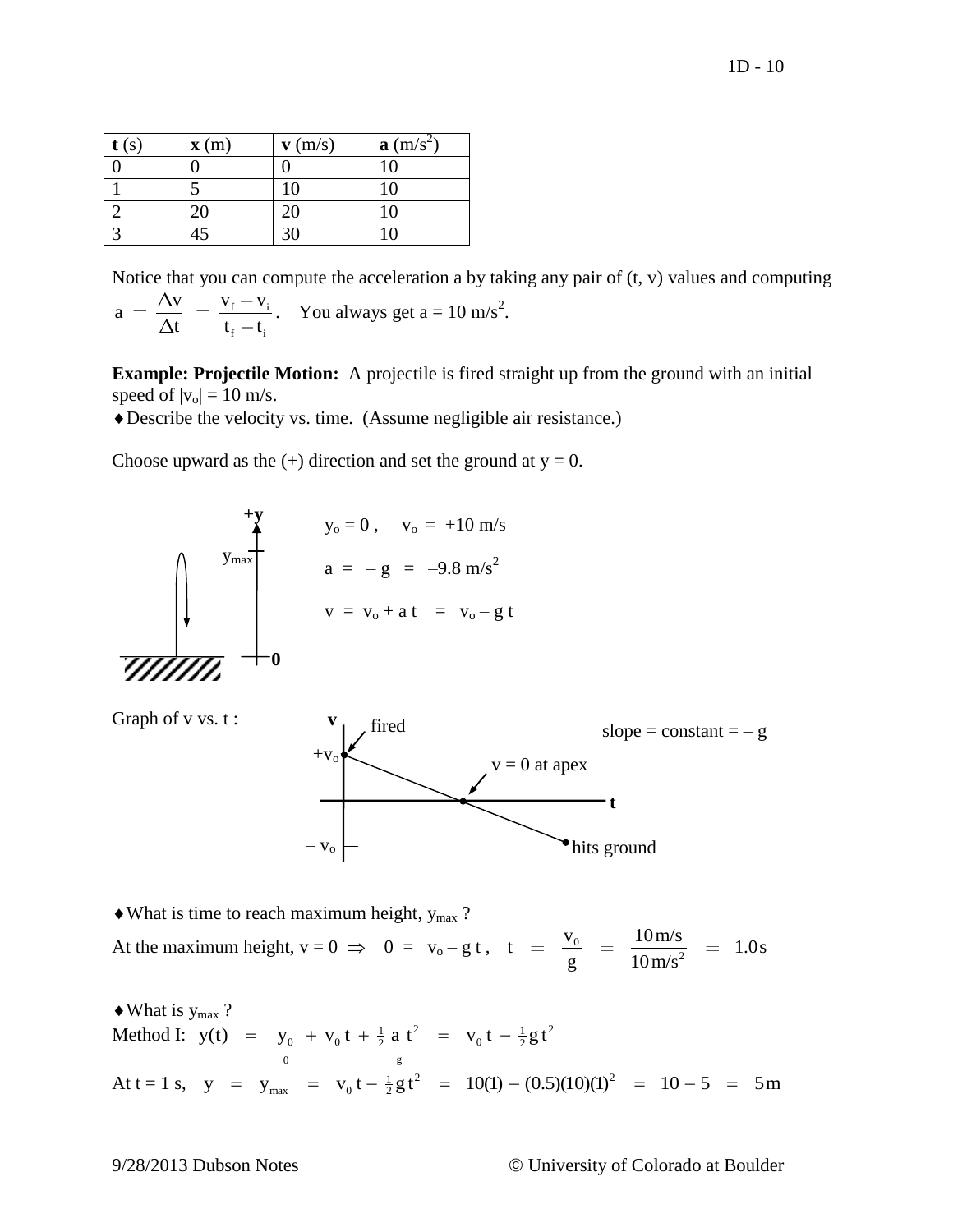Method II: Use  $v^2 = v_o^2 + 2a(y-y_o)$ .

At apex,  $v = 0$ ,  $a = -g$ , and  $(y - y_0) = (y_{max} - 0) = y_{max}$ , so we have

$$
0 = v_o^2 - 2gy_{max} , y_{max} = \frac{v_o^2}{2g} = \frac{10^2}{2(10)} = 5m
$$

### **Comments about projectile motion:**

 The acceleration is constant (straight down, magnitude g ), only if we can ignore air resistance. Real projectiles, like cannonballs moving through air, are strongly affected by air resistance. Play with a simulation of projectile motion with and without air resistance. Go to [http://phet.colorado.edu](http://phet.colorado.edu/) and find the simulation called Projectile Motion.

• The formula  $y = y_0 + v_0 t - \frac{1}{2}gt^2$  is a quadratic equation, so there are two solutions, that is, two values of t for a given value of y. These two times correspond to on the way up and on the way down.

Recall that the direction of  $\vec{a}$  = direction of  $\vec{\Delta} \vec{v}$  (not the direction of  $\vec{v}$ ). How does this square with vertical projectile motion?



Notice that "delta-v" is always downward, regardless of the direction of the velocity.

# **Qualitative comments about acceleration**

You can feel acceleration, but you cannot feel constant velocity. If you are in an airplane traveling at constant velocity (heading NW at 600 mph, say) and the ride is smooth, then you can eat dinner, juggle, fall asleep, … exactly as if you were at rest. In fact, if the ride is perfectly smooth, there is no way to tell that you are moving relative to the ground, except by looking out the window. Prof. Einstein says that it makes just as much sense to say the you and the airplane are at rest, and the ground is moving backwards. All that can be said is that the airplane and the ground are in relative motion. Which object is at rest depends on your frame of reference.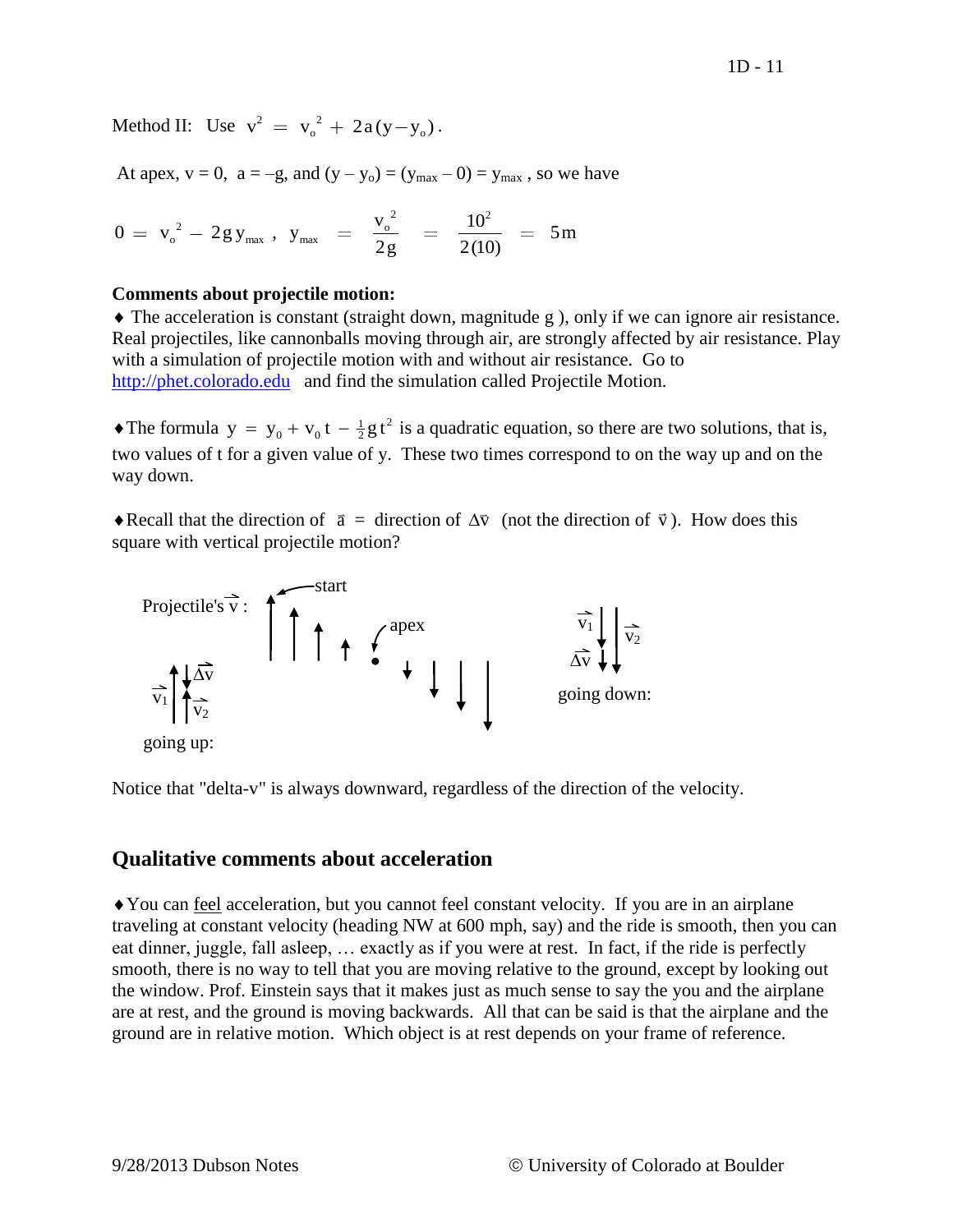But you can tell right away if you are accelerating. If you are accelerating forward, you feel yourself being pushed back into the seat. (Actually, the seat is pushing you forward; it just feels like you are being pushed back — more on that later).

- If you are in a car, there are two different ways that you can be accelerating forward:
- 1) Start at rest, and then floor it!
- 2) Move in reverse at high constant velocity, and then apply brakes!

In both these cases, you are accelerating in the forward direction. In both these cases, you feel exactly the same thing: you feel yourself being pressed back into the seat. Puzzle for later: when you are in a chair that is accelerating forward , why does it feel like there is a force pushing you backwards.

Acceleration and velocity are completely different things. Acceleration is the time rate of change of velocity. Be aware that…

the rate of change of something  $\neq$  the something

 $\overline{a}$  = rate of change of  $\overrightarrow{v}$   $\neq$   $\overrightarrow{v}$  )

### **Example:** The radio weatherman says,

"The temperature is  $48^{\circ}$  and the temperature is falling at  $10^{\circ}$  per hour."

$$
T = 48^\circ
$$
,  $\frac{dT}{dt} = -10^\circ / hr = -10^\circ hr^{-1}$ 

If all you know is  $\frac{dT}{T}$ dt , then you know nothing at all about T. And if all you know is T, you know <u>nothing</u> at all about  $\frac{dT}{dt}$ dt . They are completely different; knowledge of one tells you nothing about the other.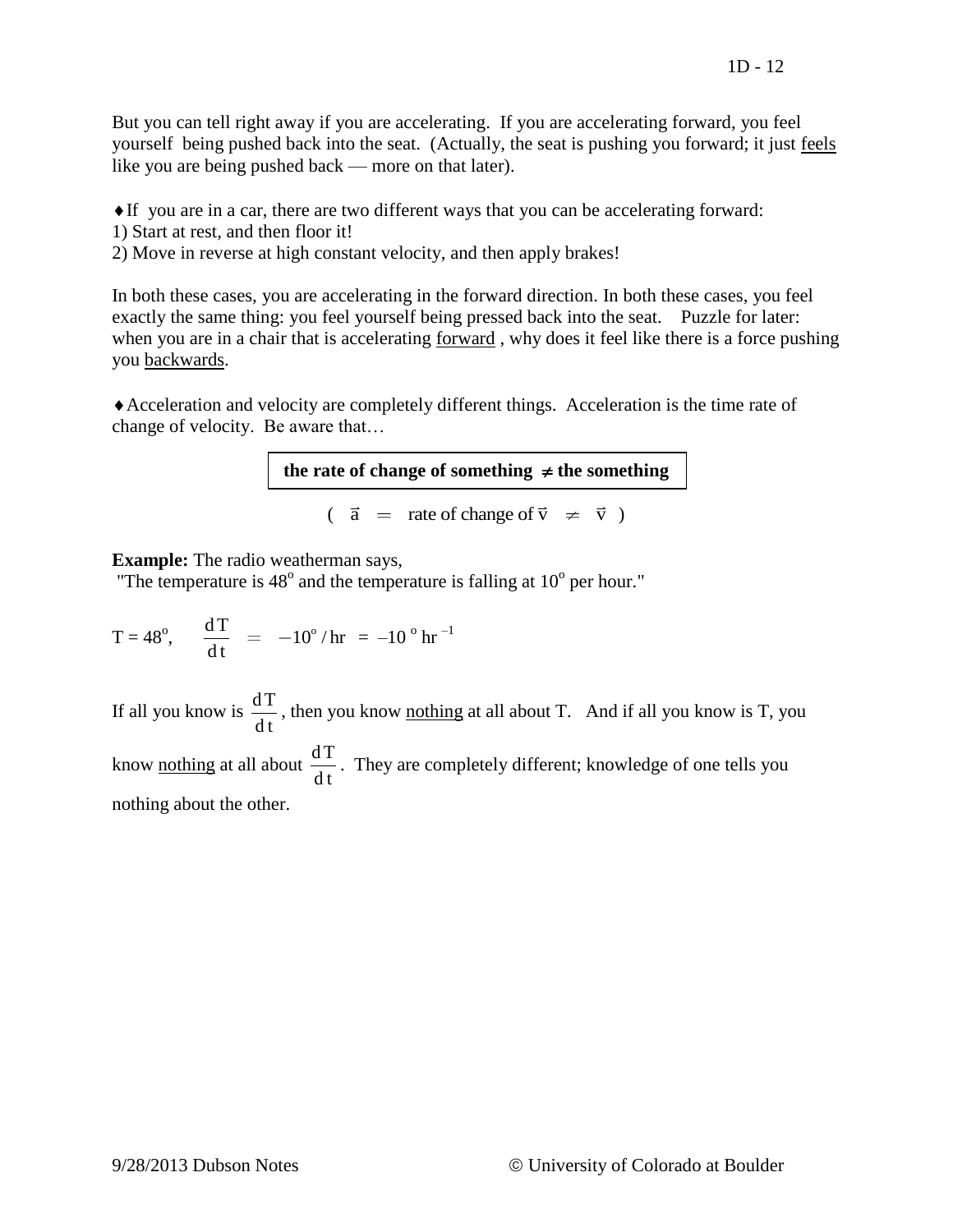# **Important Math Appendices:**

## **Proving the constant acceleration formulas:**

We can derive the constant acceleration formulas on page 8, without using calculus. Let's derive 2 we can derive the constant according  $x = x_0 + v_0 t + (1/2) a t^2$ .

When  $a = constant$ , a plot of  $v$  vs. *t* is a straight line (since *a* is the slope of  $v$  vs.  $t$ ). In this case, the average velocity is half-way between the velocities at the start and finish:  $\bar{v} = \frac{v + v_0}{\sqrt{v_0}}$  $=\frac{V+}{I}$ 

2

We can also write the average velocity using the definition

$$
\overline{v} = \frac{\Delta x}{\Delta t} = \frac{x - x_0}{t - 0}.
$$

Some rearranging and substituting gives

$$
x = x_0 + \overline{v} t = x_0 + \frac{1}{2}(v_0 + v)t.
$$

 $x = x_0 + vt = x_0 + \frac{1}{2}(v_0 + v)t$ .<br>Now substitute  $v = v_0 + at$  (proven on p.8):  $x = x_0 + \frac{1}{2}(v_0 + v_0 + at)t = x_0 + v_0t + \frac{1}{2}at^2$ . Done!

To prove  $v^2 = v_0^2 + 2a(x-x_0)$ , combine the formulas  $v = v_0 + at$  and 2  $x = x_0 + v_0 t + (1/2) a t^2$ , eliminating time t. (I'll let you do that.)

# **Just enough about derivatives**

You don't have to know a lot about derivatives in this course. But what you do have to know, you have to know extremely well. So please study this appendix carefully.

The derivative of a function f(x) is another function f '(x) = df / dx, defined by  $\frac{df}{dx} = \lim_{\Delta x \to 0} \frac{\Delta f}{\Delta x}$  $\frac{d}{dx}$   $\frac{m}{\Delta x}$   $\frac{m}{\Delta x}$  $=$   $\lim \frac{\Delta}{\Delta}$  $\Delta$ . The derivative of  $f(x)$  is the slope of the tangent line to the curve  $f(x)$  vs. x.

In this chapter, we have been considering functions of time:  $x = x(t)$  and  $v = v(t)$ . Position x and velocity v are related by  $v = \frac{dx}{dt}$ dt  $=\frac{dx}{dx}$ . Velocity v and acceleration *a* are related by  $a = \frac{dv}{dx}$ dt  $=\frac{u v}{1}$ .

There are 4 important theorems about derivatives that we will need again and again in this course.

Theorem 1. The derivative of a constant is zero.

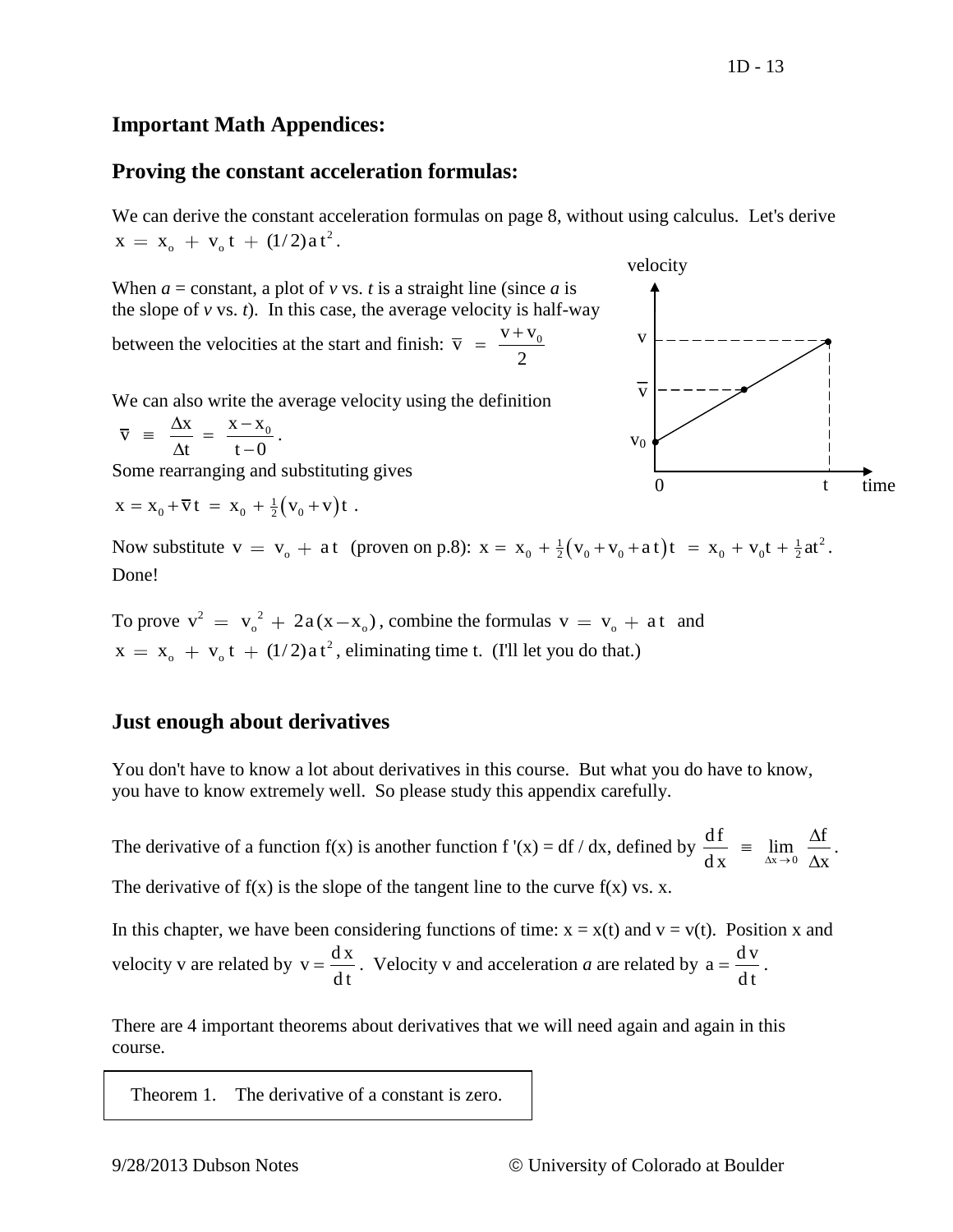$slope = 0$ 

x

Proof 1: Function  $f(x) = A$ , where A is a constant. The plot  $f(x)$  vs. x is a straight line with zero slope. Remember that the derivative is the slope of the tangent line to the curve. The slope is zero, so the derivative is zero.

Proof 2: Start with the definition of derivative:

Proof 2: Start with the definition of derivative:  
\n
$$
\frac{df}{dx} = \lim_{\Delta x \to 0} \frac{\Delta f}{\Delta x} = \lim_{\Delta x \to 0} \frac{f(x + \Delta x) - f(x)}{\Delta x} = \lim_{\Delta x \to 0} \frac{A - A}{\Delta x} = \lim_{\Delta x \to 0} \frac{0}{\Delta x} = 0.
$$

Theorem 2: If  $f(x) = Ax^n$ , where A and n are constants, then  $\frac{df}{dx} = An x^{n-1}$ d x  $=$  Anx<sup>n-1</sup>.  $\qquad$ .

A

 $f(x)$ 

Let's prove this for the special case  $n = 2$ :  $f(x) = Ax^2 \Rightarrow \frac{df}{dx} = 2Ax$  $\frac{d}{dx}$  $= Ax^2 \Rightarrow \frac{df}{dx} = 2A$ 

Again, we start with the definition of derivative. (In any proof, you have to start with something

you know to be true. Definitions are always true, by definition.)  
\n
$$
\frac{df}{dx} = \lim_{\Delta x \to 0} \frac{\Delta f}{\Delta x} = \lim_{\Delta x \to 0} \frac{f(x + \Delta x) - f(x)}{\Delta x},
$$
\n
$$
f(x) = Ax^2, \quad f(x + \Delta x) = A(x + \Delta x)^2,
$$
\n
$$
\frac{f(x + \Delta x) - f(x)}{\Delta x} = \frac{A(x + \Delta x)^2 - A x^2}{\Delta x}
$$
\n
$$
= \frac{A(x^2 + 2x \Delta x + \Delta x^2) - A x^2}{\Delta x} = 2Ax + A\Delta x
$$

Taking the limit  $\Delta x \rightarrow 0$ , we have  $\frac{df}{dx} = 2Ax$ d x  $=$ . Done.

| Theorem 3: The derivative of a sum is the sum of the derivatives: |  |    |                                                                |    |  |  |
|-------------------------------------------------------------------|--|----|----------------------------------------------------------------|----|--|--|
| $f(x) = g(x) + h(x) \implies$                                     |  | dx | $\frac{df(x)}{dx} = \frac{dg(x)}{dx} + \frac{dh(x)}{dx}$<br>dx | dx |  |  |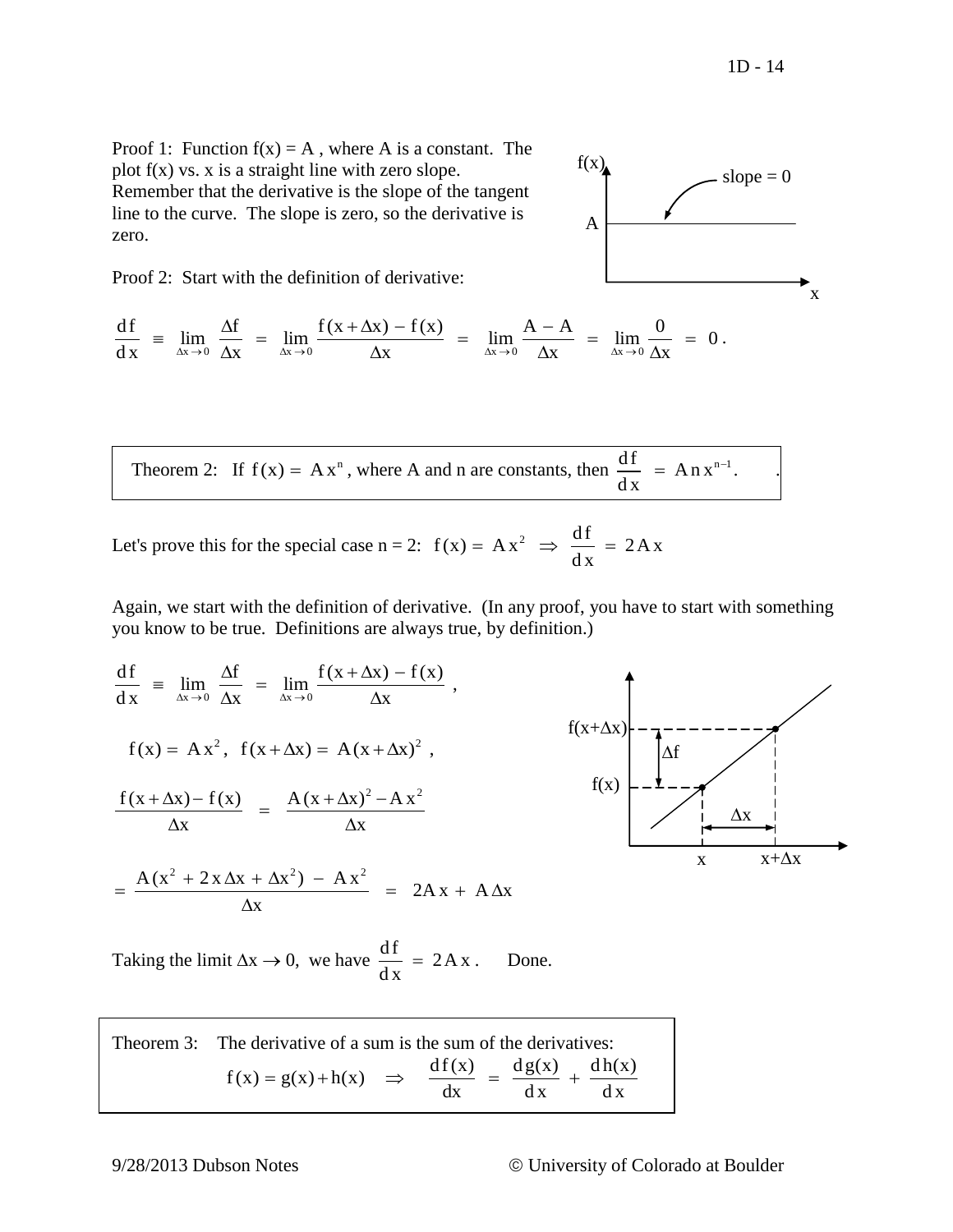Proof:

Proof:  
\n
$$
\frac{df(x)}{dx} = \frac{d[g(x) + h(x)]}{dx} = \lim \frac{f(x + \Delta x) - f(x)}{\Delta x} = \lim \frac{[g(x + \Delta x) + h(x + \Delta x)] - [g(x) + h(x)]}{\Delta x}
$$
\n
$$
= \lim \left\{ \frac{[g(x + \Delta x) - g(x)]}{\Delta x} + \frac{[h(x + \Delta x) - h(x)]}{\Delta x} \right\} = \frac{dg}{dx} + \frac{dh}{dx}
$$

$$
= \lim \left\{ \frac{\left[g(x + \Delta x) - g(x)\right]}{\Delta x} + \frac{\left[h(x + \Delta x) - h(x)\right]}{\Delta x} \right\} = \frac{dg}{dx} + \frac{dh}{dx}
$$

Theorem 4: The derivative of a constant times a function is the constant times the derivative of the function Theorem 4:<br>The derivative of a constant times a function is the constant times the derive  $g(x) = Af(x)$ , where  $A = constant$   $\Rightarrow$   $\frac{dg}{dx} = \frac{d(Af(x))}{dx} = A \frac{df(x)}{dx}$ a is the constant times the der<br>  $\frac{dg}{dx} = \frac{d(Af(x))}{dx} = A \frac{df(x)}{dx}$ the serivative of a constant times a function is the constant times the derival<br>= Af(x), where A = constant  $\Rightarrow \frac{dg}{dx} = \frac{d(Af(x))}{dx} = A \frac{df(x)}{dx}$  $\overline{a}$ 

Proof:  
\n
$$
\frac{d(Af)}{dx} = \lim_{\Delta x \to 0} \frac{Af(x + \Delta x) - Af(x)}{\Delta x} = \lim_{\Delta x \to 0} \frac{A[f(x + \Delta x) - f(x)]}{\Delta x}
$$

$$
\frac{d x}{dx} = \lim_{\Delta x \to 0} \frac{f(x + \Delta x) - f(x)}{\Delta x} = A \frac{df}{dx}
$$
  
= A \cdot \lim\_{\Delta x \to 0} \frac{f(x + \Delta x) - f(x)}{\Delta x} = A \frac{df}{dx}

**Exercise.** Starting with the constant acceleration formula  $x(t) = x_0 + v_0 t + (1/2) a t^2$  $x(t) = x_0 + v_0 t + (1/2) a t^2$ , use your knowledge of calculus to prove that  $v = v_0 + a t$ . (Hint: take the derivative dx / dt and use the theorems above.)

**Example:** A rocket in space has position as a function of time given by  $x = x_0 + At^3$  $x = x_0 + At^3$ , where A is a constant. What is the velocity and acceleration of the rocket?

Hey! You should try to work this out yourself, before looking at the solution below.

Solution:  $x(t) = x_0 + At^3$  $x(t) = x_0 + At$ 

Take the first derivative to get velocity  
\n
$$
v = \frac{dx}{dt} = \frac{d(x_0 + At^3)}{dt} = \frac{dx_0}{dt} + \frac{d(At^3)}{dt} = 0 + 3At^2
$$

9/28/2013 Dubson Notes University of Colorado at Boulder